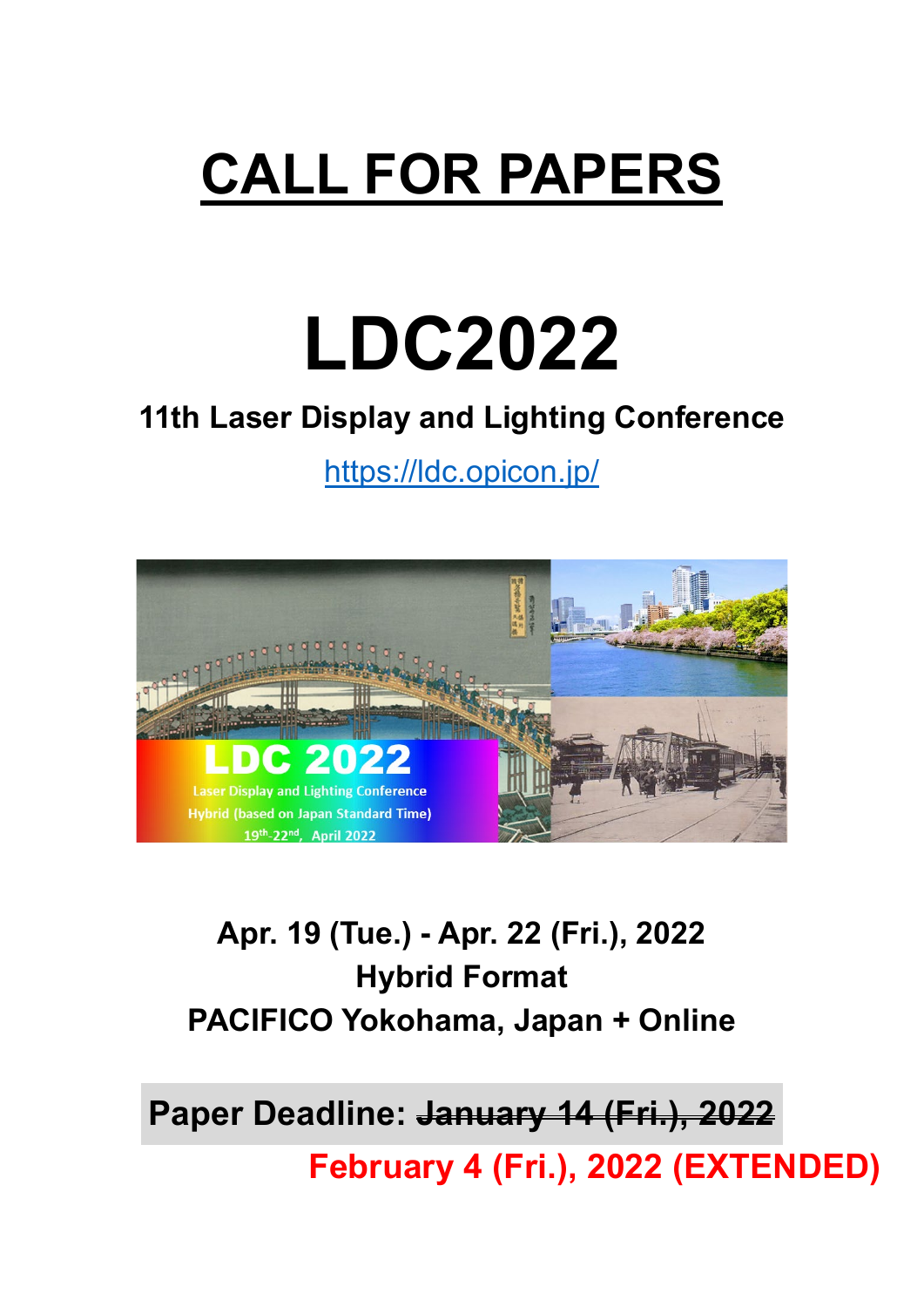#### **Introduction**

The Laser Display and Lighting Conference (LDC) is an international conference on laser displays, laser lighting, and related technologies. The 11th Laser Display and Lighting Conference (LDC2022) will be held in a hybrid format with both onsite (PACIFICO Yokohama, Japan) and online versions on April 19 - April 22, 2022. This conference is sponsored by the Optical Society of Japan in cooperation with several academic societies and associations. The LDC2022 is intended to provide a central forum for the update and review of scientific and technical information on laser display and lighting covering a wide range of fields from fundamental research to systems and applications.

For details, please come to our website:

<https://ldc.opicon.jp/>

#### **Chairs**

| <b>Conference Chair</b>   | Co-chair             | Kazuo Kuroda          |
|---------------------------|----------------------|-----------------------|
|                           | Co-chair             | Hiroshi Murata        |
|                           | Co-chair             | <b>Fergal Shevlin</b> |
| <b>Steering Committee</b> | Co-chair             | Kazuhisa Yamamoto     |
|                           | Co-chair             | Norihiro Ohse         |
| <b>Program Committee</b>  | Co-chair             | Sunao Kurimura        |
|                           | Co-chair             | Tetsuya Yagi          |
|                           | Co-chair             | Shining Zhu           |
|                           | Co-chair             | <b>Albert Heberle</b> |
|                           | Vice Co-chair        | Tatsushi Hamaguchi    |
|                           | <b>Vice Co-chair</b> | Muneharu Kuwata       |
|                           | <b>Vice Co-chair</b> | Kenji Yamamoto        |

#### **Sponsors**

**Sponsored by** The Optical Society of Japan

#### **Organized by**

Laser Display Technology Group (LDT) of Optical Society of Japan (OSJ)

#### **In Cooperation with**

The Japan Society of Applied Physics The Laser Society of Japan **Optica** International Society for Optics and Photonics (SPIE) Consortium of Visible Laser Diode Applications (VLDAC) Information Photonics International Display Workshops (IDW) PRJ-WS The Chemical Society of Japan The Society of Polymer Science, Japan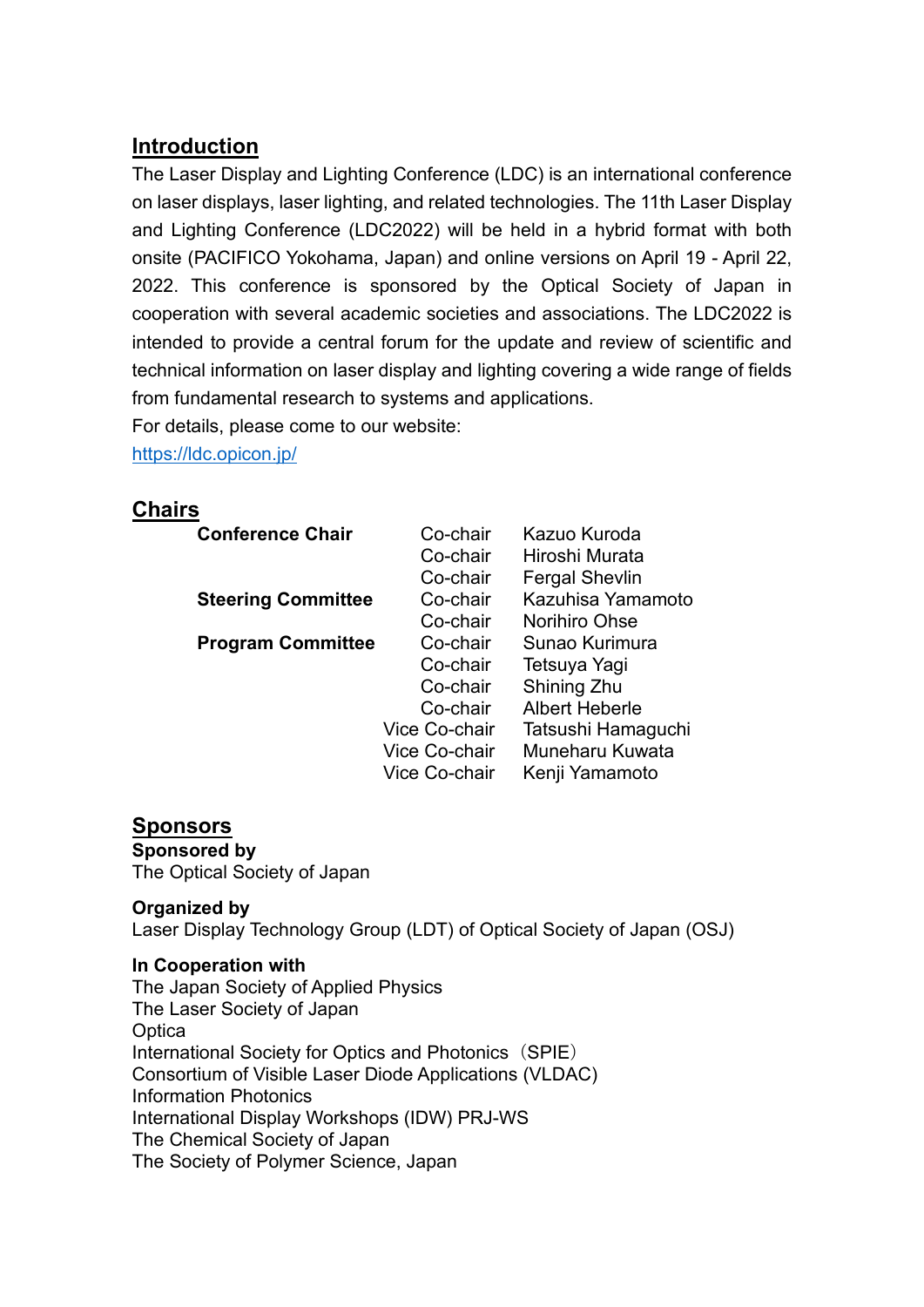#### **Co-located Conferences**

Optics and Photonics International Congress (OPIC) 2022 is a five day event, including fifteen cutting edge conferences. OPIC2022 provides access to the very latest products, research and initiatives in the optics and photonics sector. It also offers you the opportunity for the interaction with those driving the future of optics and photonics technology. And Optics and Photonics International Exhibition (OPIE) 2022, an exciting trade and technology exhibition featuring leading players from across the globe, will be held at the great hall next to the conference place. That may bring you good opportunities to touch the state of the art products and technologies in the sector. By registering for LDC2022, you can participate in all international conferences.

#### **Important Deadlines**

Regular Paper Submission: 14th January 2022 **4th February 2022 (EXTENDED)** Post-deadline Paper Submission: 4th March 2022 Registration: TBD

#### **Contact Us**

LDC2022 Secretariat Desk ldc[at]opicon.jp

#### **Scope**

LDC2022 covers the laser display and lighting technology in the following major topical fields;

#### **A. Light Sources and Components**

Visible lasers, LED, solid-state light sources, phosphor, wavelength conversion materials, for displays and automotive applications. Optoelectronic components, such as spatial light modulators, high-speed scanners, MEMS, projection components, display drivers and interfaces are also included.

#### **B. Imaging / Lighting**

Display, projector, lighting, 3D imaging, and holography systems and technologies. Evaluation and reduction technologies of speckle and color speckle. Color management for laser-based display and lighting. Laser safety and standardization are also included.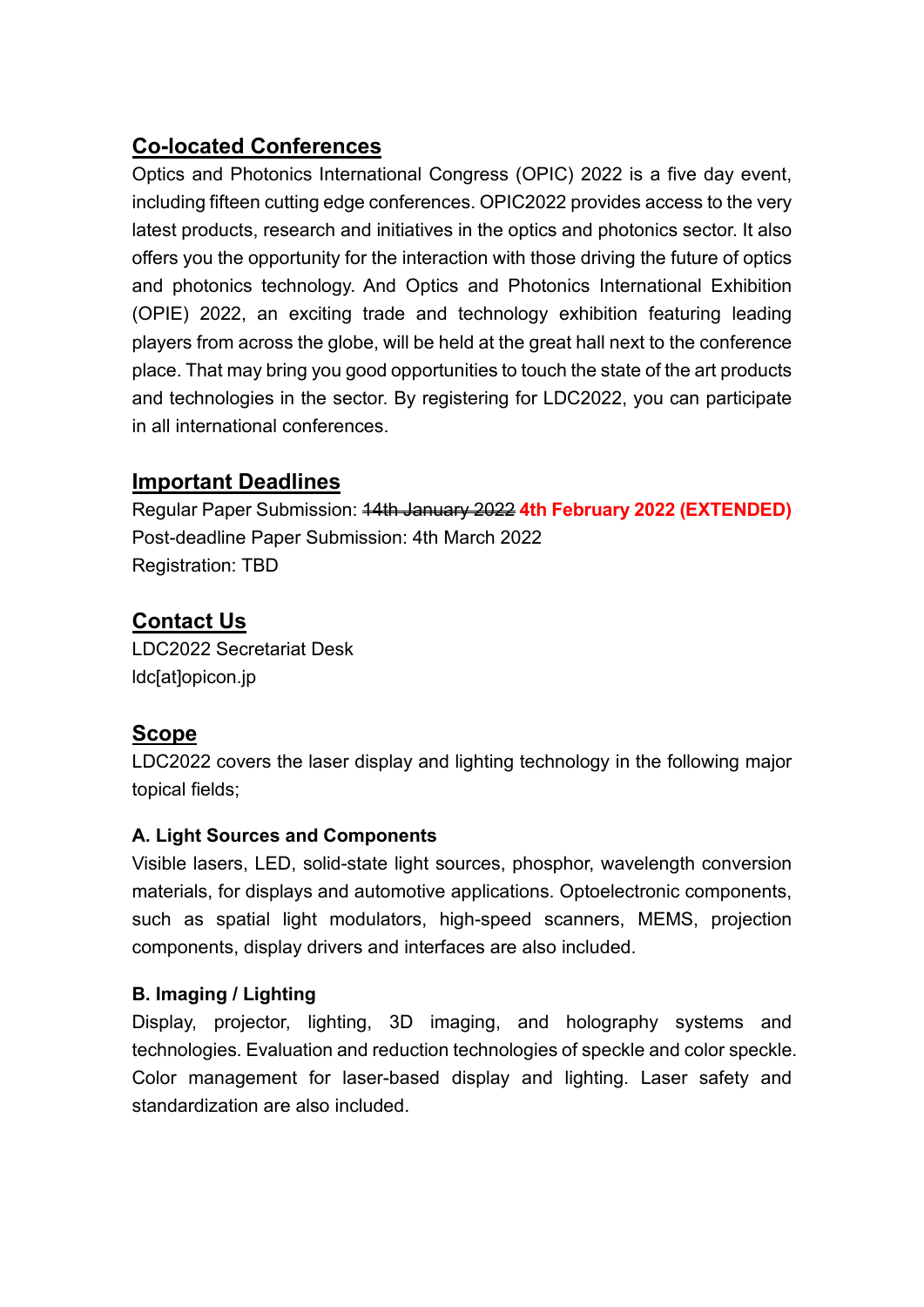#### **C. Smart Systems**

Display, projector, lighting, 3D imaging, holography, and IoT systems for smart society, which are integrated with other functional devices or technologies, such as AI analysis / control, signal processing, various sensors (e.g., cameras, TOF and LiDAR), human interfaces, wired / wireless microwave / millimeter wave / optical communication devices or interfaces, or wired / wireless optical power supplies. Design, algorithm, or components particularly applied for the above smart systems are also included.

#### **D. AR, MR, VR, ... XR Technologies**

AR (Augmented Reality), MR (Mixed Reality), and VR (Virtual Reality). These concepts are collectively called XR (Cross Reality). XR technologies expanding human potential and having a great impact on life style as well as opening a new market. New platforms using XR technologies (relevant hardware, software technologies and their applications for human being).

#### **E. Laser Applications for Automotive**

Lighting applications include headlights, rear lights, as well as other functional lighting devices for use in adverse weather conditions. Applications involving both lighting and display include road surface projectors. Sensing applications of particular attention are those for use in autonomous vehicles, such as ToF based LiDAR, as well as FMCW LiDAR. Light-based vehicle-to-vehicle communication will also be featured in this session.

#### **F. Novel and Emerging Technologies**

Novel and emerging technologies of laser display and lighting including components and optics. Their applications to entertainment, education, medical, social and other systems are also included.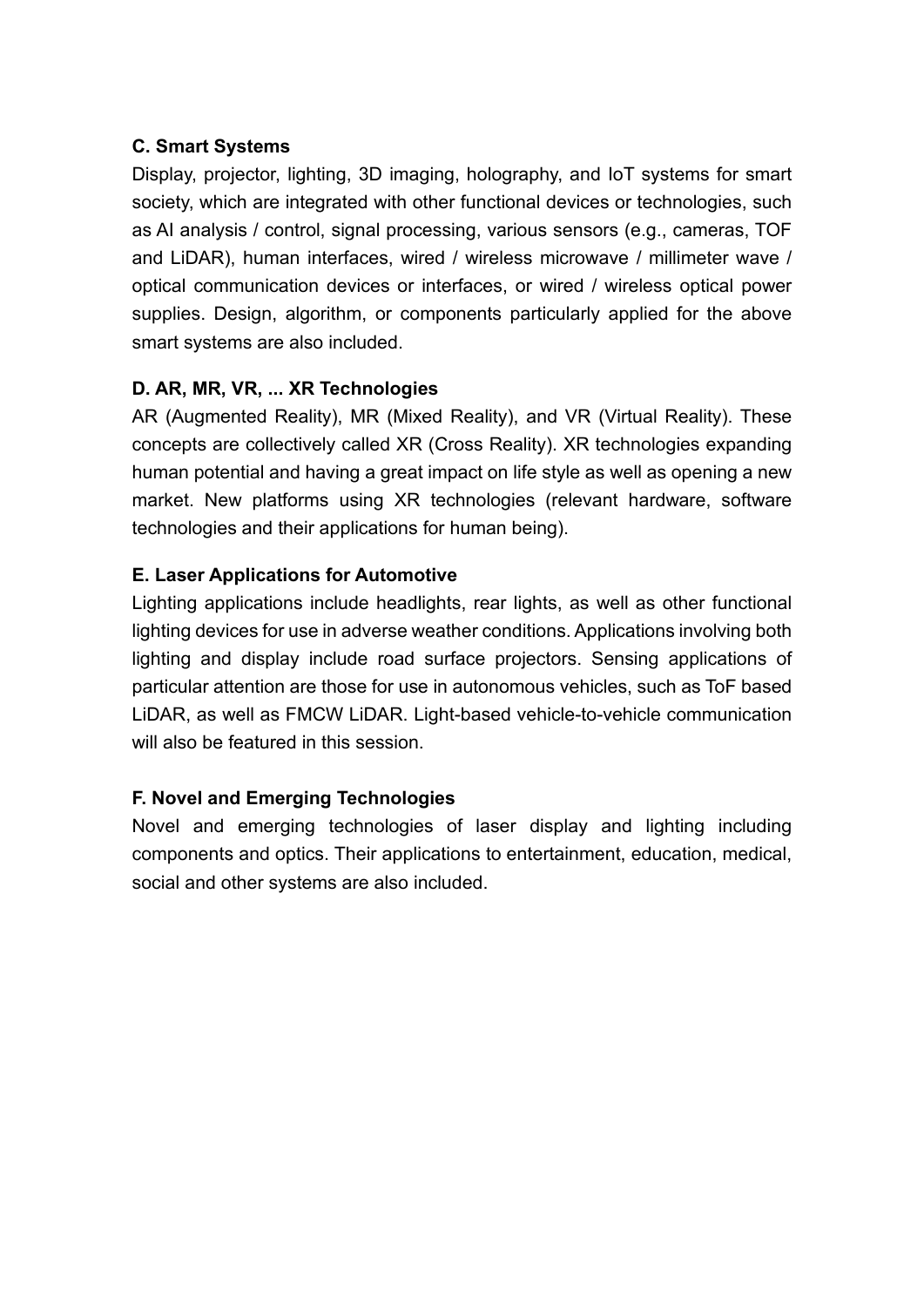#### **Keynote Session**

**Mitsuru Sugawara,** QD Laser Co., Inc. "Future unlocked by semiconductor lasers"

**Jonas Zeuner, Network** VitreaLab GmbH "Writing waveguides in glass for future laser displays"

#### **Invited Talks**

**Hideo Fujikake, Tohoku University** "Liquid crystal small-pitch device technology for electronic holographic threedimensional displays"

**Mitsuru Funato, Kyoto University** "Strategy for higher red emission efficiency based on InGaN lattice matched to ScAlMgO4 substrates"

**Hong Hua,** University of Arizona "Recent development of head-mounted light field displays"

**Andrzej Kaczorowski,** Vivid-Q

"Advances in real-time computer-generated holography for displays"

**Kenneth Li, State Common Controllery Controllering Controllering Kenneth Li, and Controllering Controllering Controllering Controllering Controllering Controllering Controllering Controllering Controllering Controllering** "Etendue efficient laser excited static phosphor light Source with moving focal spot"

**Manuel Ligges, Example Fraunhofer IMS** "Single photon detection with high temporal precision"

#### **Shuhei Matsuyama,** T & S Ltd.

"xR that will change the way we live"

**Paulo H. Moriya, Statiff B. A. Statiff University of Strathclyde** "InGaN-diode pumped AlGaInP-based VECSEL"

**Tomoharu Nakamura, Sony Group Corporation** "360-degree transparent display with HOE screen"

**Boon S. Ooi.** KAUST

"Gbps underwater wireless optical communication"

Katrin Paschke, **Ferdinand-Braun-Institut** "Tapered lasers and amplifiers in the spectral range between 630 nm and 670 nm"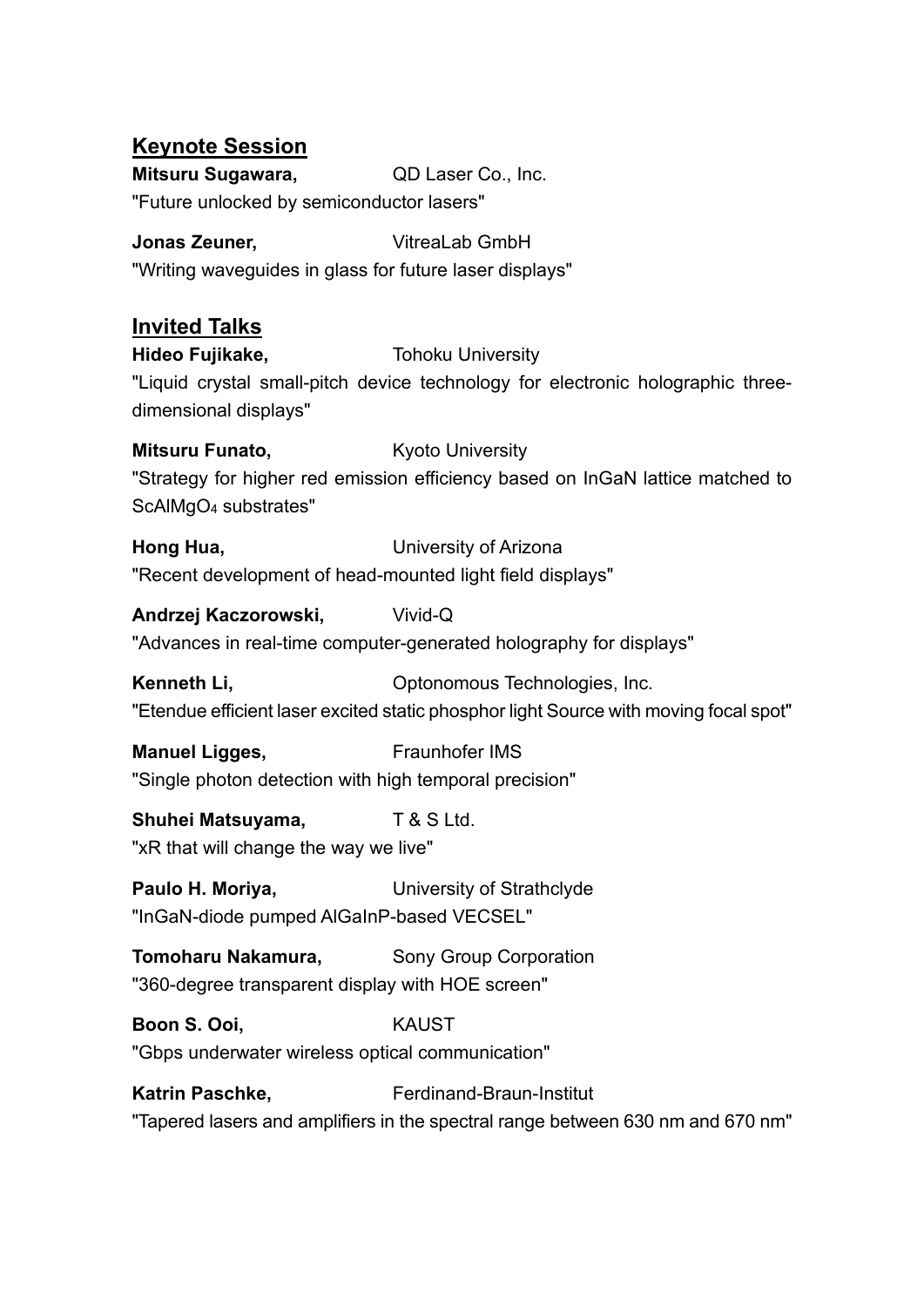#### **Paul Rudy, Edge Represent Control Control Ryocera SLD Laser, Inc.** "Laser light sources for automotive illumination and sensing, specialty lighting, and LiFi communications applications"

**Yuji Sakamoto, New York Hokkaido University** "Current status and the future of electro-holography - Is Holographic room realizable? -"

**Tobias Schuster, SeeReal Technologies** "Real holographic 3D image generation with dedicated LCDs"

**Tomas Sluka.** CReal "Light-field enabling AR interaction within arm's reach"

**Yasuhiro Takaki,** Tokyo University of Agriculture and Technology "Contact lens display using holographic image generation"

**Masahiro Yamaguchi,** Tokyo Institute of Technology "Novel spatial visual interfaces based on the manipulation of light using"

**Baoping Zhang, Stamen University** "Longer wavelength GaN-based vertical-cavity surface-emitting lasers"

#### **Paper Publication**

The abstract book of LDC2022 will be published in **SPIE. Digital Library** on June to August 2022 (Free Access). The special issue on Laser Displays will also be published in Nov./Dec., 2022 issue of **OPTICAL REVIEW**, the journal edited by the LDC committee and will be distributed by Springer. All the authors of LDC2022 are strongly encouraged to submit the original papers to the special issue. Please note that all submissions will be peer-reviewed following the editorial policy of OPTICAL REVIEW. The submissions from invited speakers are also welcome. Manuscript should follow Optical Review submission guidelines "Instructions for Preparation of Manuscript" and be submitted in the electronic form on the internet.

Submission Deadline: TBD (E. May, 2022)

A detailed instruction is available from the following website: <http://myosj.or.jp/en/publication/optical-review/>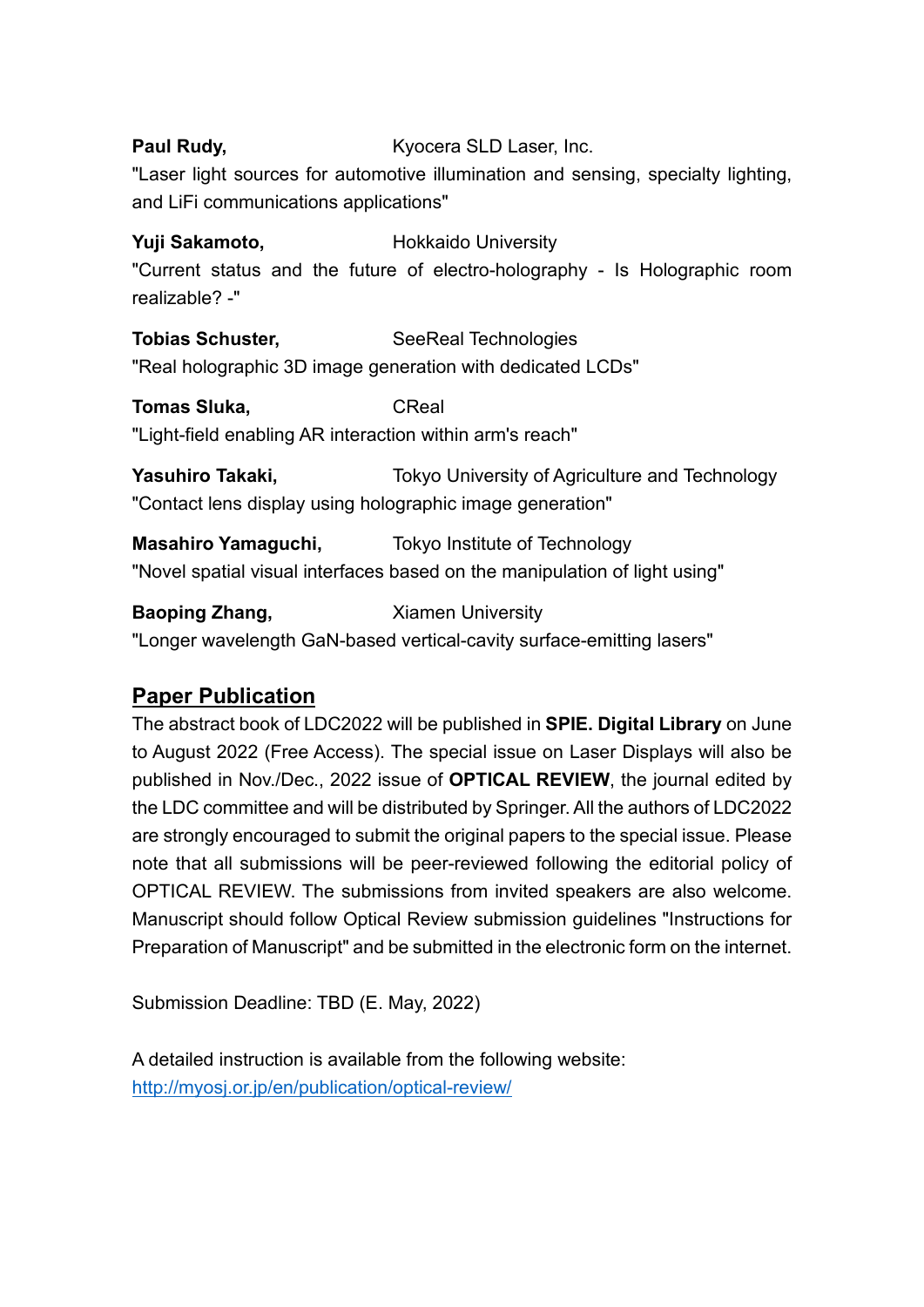#### **Committee CONFERENCE CHAIR**

#### **Co-chairs**

Kazuo Kuroda (Utsunomiya Univ.) Hiroshi Murata (Mie Univ.) Fergal Shevlin (DYOPTYKA)

#### **STEERING COMMITTEE**

**Co-chairs** Kazuhisa Yamamoto (Osaka Univ.) Norihiro Ohse (Sony Group Corp.)

#### **Members**

Makio Kurashige (Dai Nippon Printing) Atsushi Motogaito (Mie Univ.) Fumio Narusawa (HIOKI E.E. Corp.) Keizo Ochi (Osaka Univ.) Kayo Ogawa (Japan Women's Univ.) Shouichi Ozawa (Techno Management Research) Shinji Saito (Toshiba Corp.) Ichiro Sato (Bosch Corp.) Tsutomu Shimura (Univ. of Tokyo) Tsuyoshi Suzudo (Ricoh Industrial Solutions) Takunori Taira (National Inst. of Natural Science) Masashi Wada (Gooch & Housego Japan)

#### **PROGRAM COMMITTEE**

#### **Co-chairs**

Sunao Kurimura (National Inst. for Materials Science) Tetsuya Yagi (Nichia Corp.) Shining Zhu (Nanjing Univ.) Albert Heberle (Openwater)

#### **Vice Co-chairs**

Tatsushi Hamaguchi (Sony Group Corp.) Muneharu Kuwata (Mitsubishi Electric Corp.) Kenji Yamamoto (Tokushima Univ.)